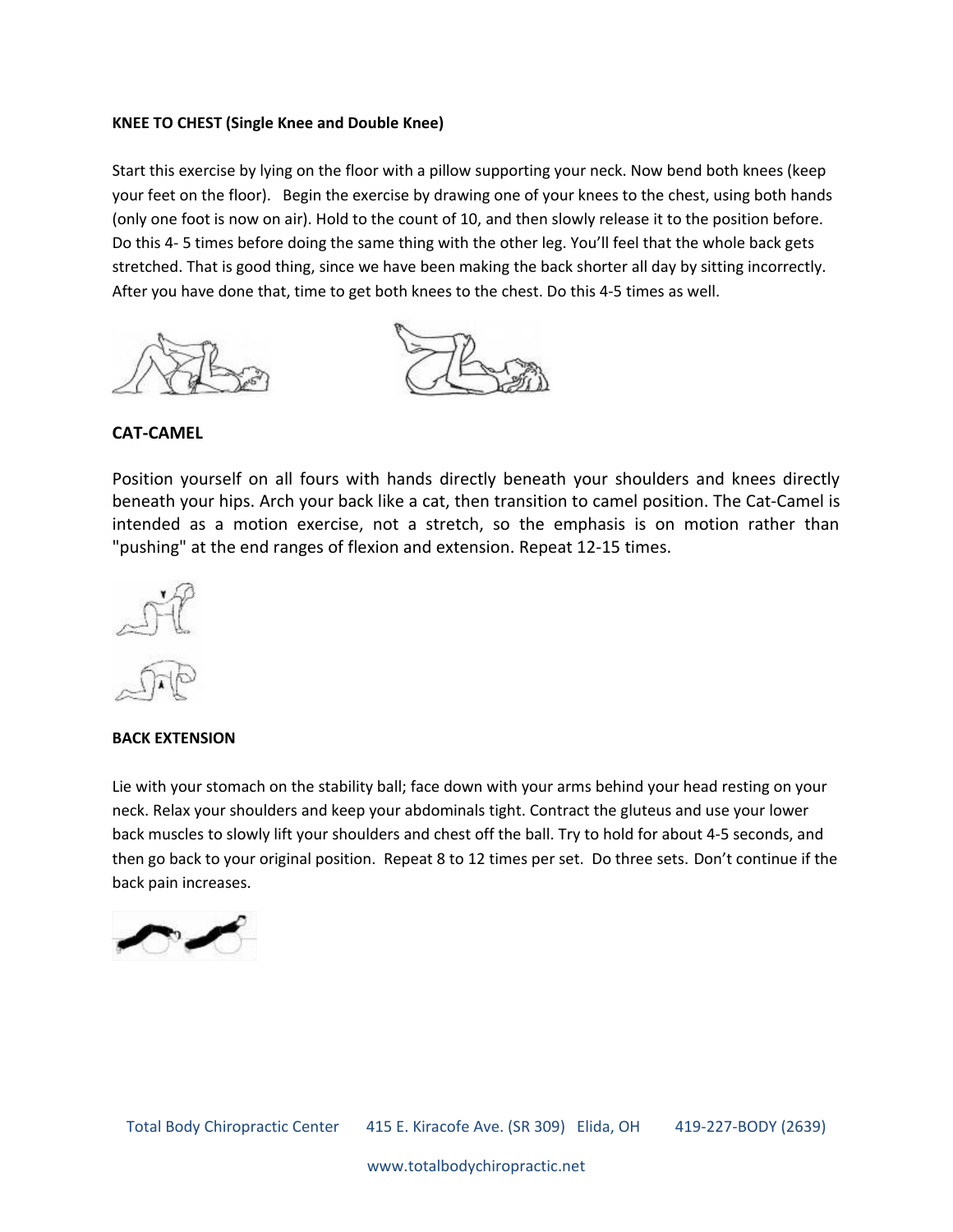## **SUPERMAN (Bird Dog)**

Begin in an all-fours position with body over the stability ball, abdominal muscles engaged to stabilize the pelvis and the neck in alignment with the spine. Lift opposite arm and leg up at the time then return down switch to the other side. Hold for 5 to 10 seconds.



## **Pelvic Tilt**

Lie flat on your back with your knees bent and your hips flexed to 90 degrees. Tighten your lower abdominal muscles as if you were trying to raise your pelvis off the ground, keeping your hips level Return to the starting position, and repeat 8 times per set. Hold for 15 to 20 seconds. Complete 3 sets.



#### **Hamstring Stretch**

Sit on firm surface or prop one leg at a time on a surface that is approximately mid shin high. Keeping Knee locked, reach for your foot or as far as you can until you feel a stretch in your thigh. Hold for 15 to 20 seconds. Do this 6 to 8 times per set. Complete 3 sets.